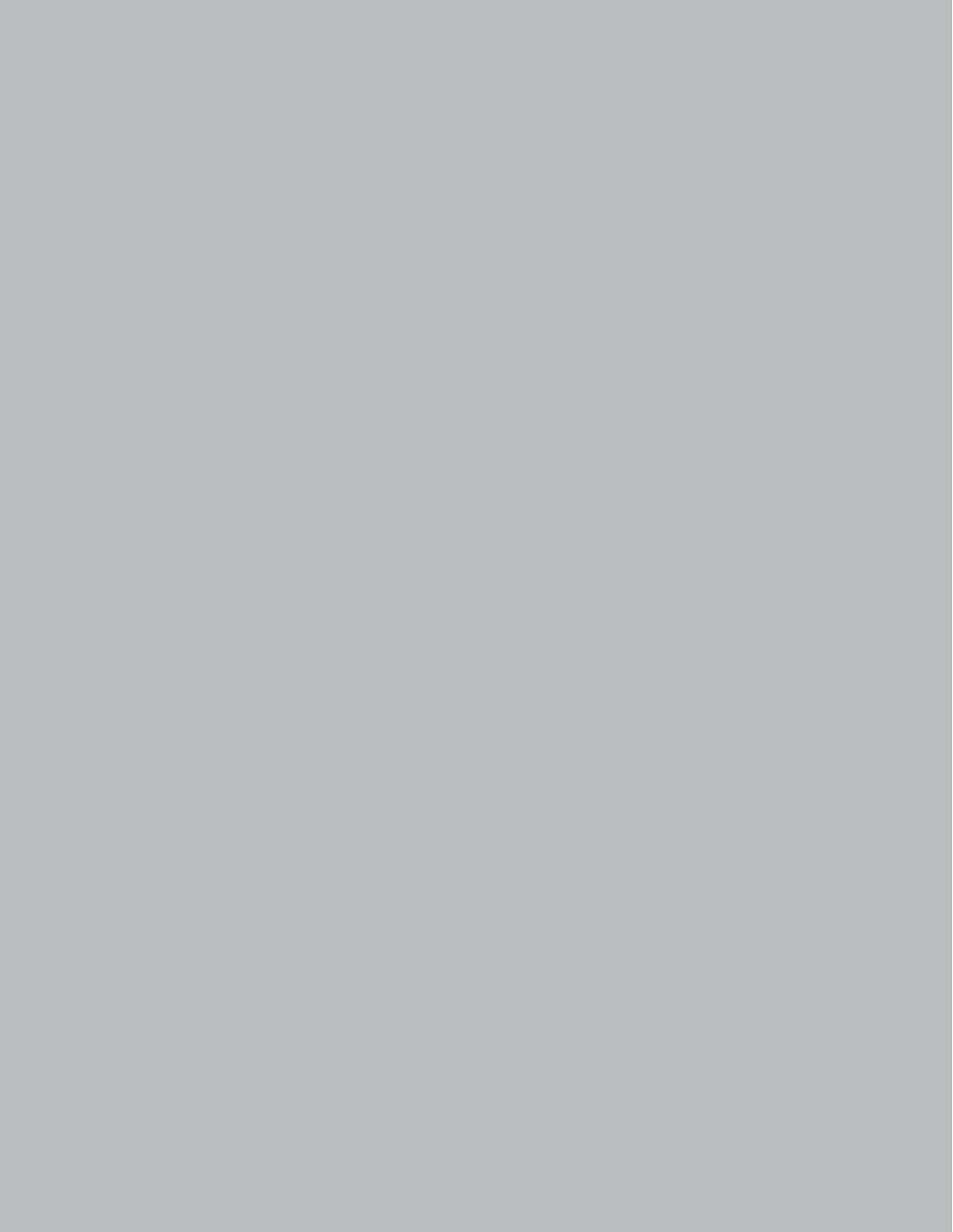# **CHAPTER**

# **Adding quality measures in home health**

#### **Chapter summary**

In March 2005, the Commission suggested that additional measures be developed to complement the ones that have already been developed, collected, and used for quality measurement in home health. The current set of measures focuses on the clinical effectiveness of care given to patients whose physical conditions are improving. Adding measures could:

- broaden the patient population covered by the measure set,
- capture safety as an aspect of quality,
- capture an aspect of care directly under providers' control,
- reduce variation in practice, and
- provide incentives to improve information technology.

As a step toward adding new measures to the existing set, we convened a panel of researchers, quality measurement experts, and home health providers to identify best practices. These practices can be translated into measures of the process of care. We asked the panel to focus on fall prevention and wound care because falls and wounds are prevalent

#### **In this chapter**

- Strengths and weaknesses of the current measure set
- Gathering best practices
- Translating best practices into process measures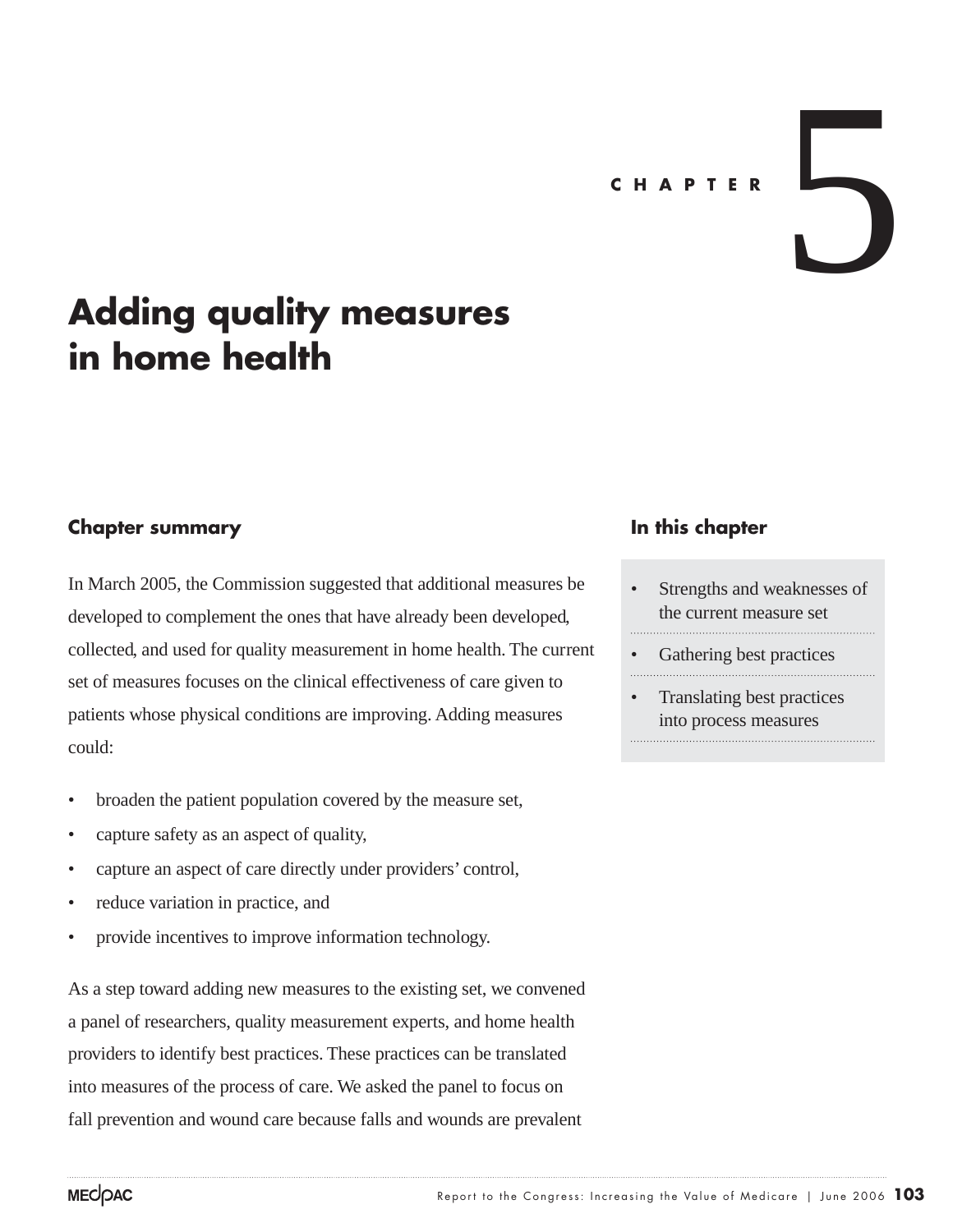among home health users; the practices are part of the care for patients whose physical condition is not improving, as well as for patients who are improving; and are related to patient safety. We wanted to complement—and not replicate—CMS's work on best practices in other areas. Panel members gave us examples of best practices, such as developing a standard protocol for contacting a physician when a skin wound does not respond to treatment and determining significant blood pressure changes while the patient is standing to assess the risk of falling.

After identifying best practices, the next step is to create measures based on the practices. For example, a process measure for a blood pressure practice would include a precise description of who should receive the care, at what time and how often the care should occur, a very specific definition of the practice itself, and rules for excluding patients who should not receive the care. Following development, the process measures would be tested against the Commission's criteria and could be added to home health's measure set.  $\blacksquare$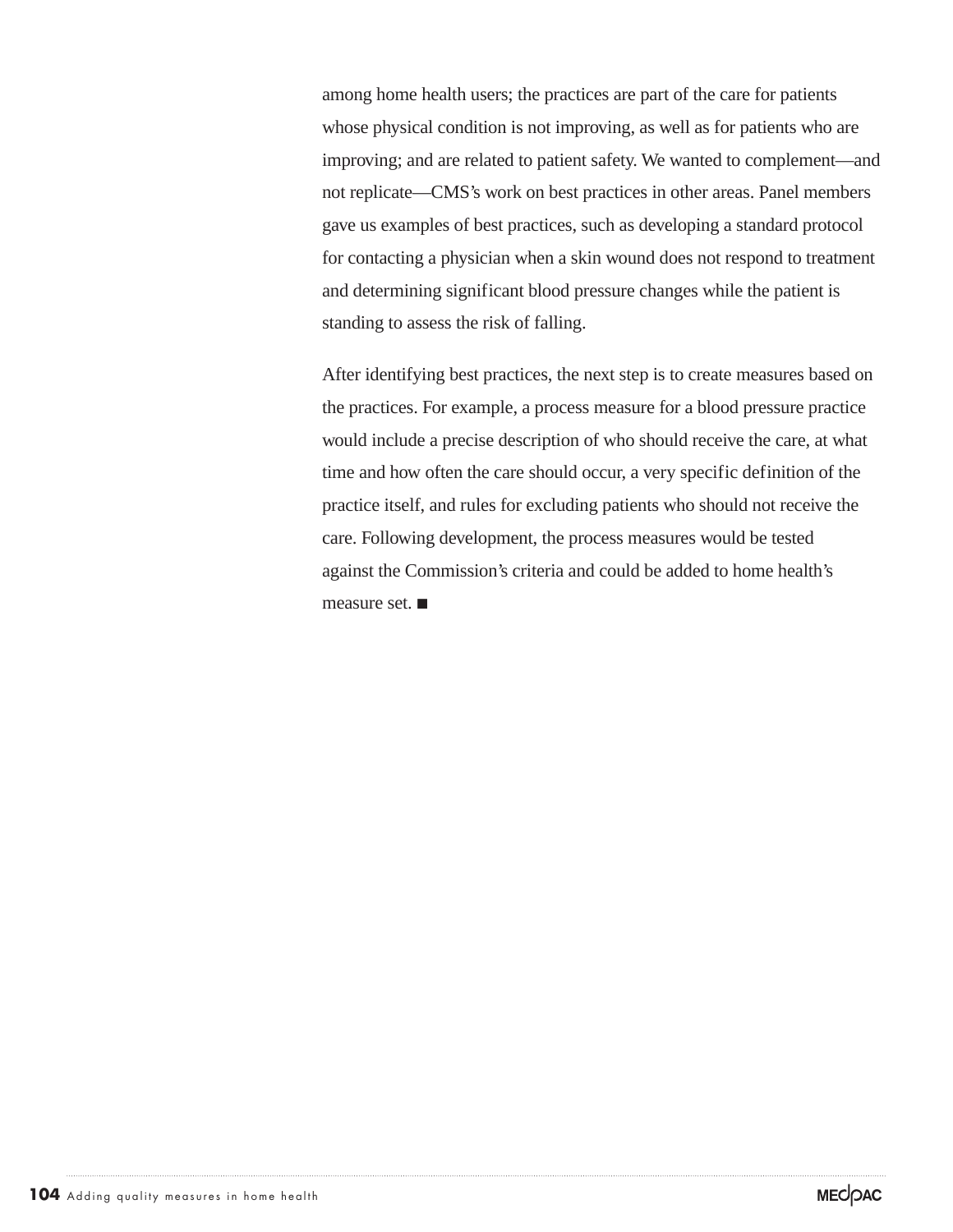## **Strengths and weaknesses of the current measure set**

In 2003, the Commission recommended that Medicare use a portion of payments to reward providers who furnish high-quality care or improve the quality of care for their patients (MedPAC 2003). Most of Medicare's payments are neutral or negative toward quality. Where there are good measures of the quality of care, the program should reward the high-quality performance of providers. There are three types of quality measures:

- *Outcome measures*—indicate a change in health status such as the recovery, restoration of function, or survival of the patient following health care.<sup>1</sup>
- *Process measures*—indicate whether a specified practice has been applied to a patient.
- *Structural measures*—indicate characteristics of the setting in which care takes place, such as the adequacy of medical equipment, the qualifications of the staff, or the administration of the facility (Donabedian 1966).

The Commission developed a set of criteria for quality measurement to determine whether Medicare could begin linking payment to performance. In home health, we determined that the measures based on currently required patient assessments met those criteria: They are accepted, valid, reliable, and adequately risk adjusted. The data collection burden is minimal because the information needed is already part of the patient assessment tool that is required at the beginning and end of Medicare home health episodes. The measures compare patients' functional score at admission to their score at discharge to determine, for example, the improvement of their ability to walk, dress, and manage their oral medications. The outcomes are adjusted to account for patient characteristics present at the initiation of care that affect the patients' likelihood of improvement, such as diagnosis, comorbidities, overall level of functioning, and health risk behaviors. The measures apply to many patients and relate to areas where there is room for providers to improve their performance. In March 2005, the Commission recommended that the Congress implement a pay-forperformance program in home health, based on measures that passed the Commission's criteria (MedPAC 2005).

Most of the measures in the current, publicly reported set assess improvement in functioning. Only one measure assesses stabilization as an outcome; the remaining measures capture adverse events (Table 5-1, p. 106). The table illustrates that three important organizations—the Agency for Healthcare Research and Quality (AHRQ), the National Quality Forum (NQF), and CMS—have reviewed quality measures for home health and all three have endorsed a core set. The measures with a check mark in the AHRQ column were given a high rating by a group of technical experts and AHRQ uses them in annual reports to the nation on the quality of health care. The NQF used a consensus process among stakeholders to endorse the measures with a check mark in the NQF column. The third column indicates the measures used by CMS in public reporting on home health quality in Home Health Compare. The final column shows that the three organizations are aligned on most of the measures.2

Adding new measures to the currently available outcome measures could broaden the patient population we can assess, expand the types of quality we can measure, capture an aspect of care directly under providers' control, reduce variation in practice, and add incentives to improve information technology. Measure sets should not be static; they should evolve to incorporate new measures and to remove any measures that no longer reflect best practice or have no more room for improvement among providers. Any type of measure—outcome, process, or structure could be added to expand the current set. We chose to explore new process measures because they can address each of the goals for evolving the set.

Unlike measures of functional improvement, process measures could address the quality of ongoing efforts by nurses, therapists, and others to prevent the deterioration of health for patients who are not improving. The NQF (2005) concluded that developing "at least some measures that apply to **all** home health care patients" is a priority area. Measures of preventive processes, such as the steps that home health professionals take to reduce the risk of falling, could apply to all patients and thus broaden the patient population we can assess.

Outcome measures are best at indicating the clinical effectiveness of care. For example, the outcome measure "improvement in walking" indicates whether physical therapy and nursing care provided to patients were effective at increasing the patients' mobility. However, clinical effectiveness is only one of the dimensions of quality of care. The NQF also identified patient safety as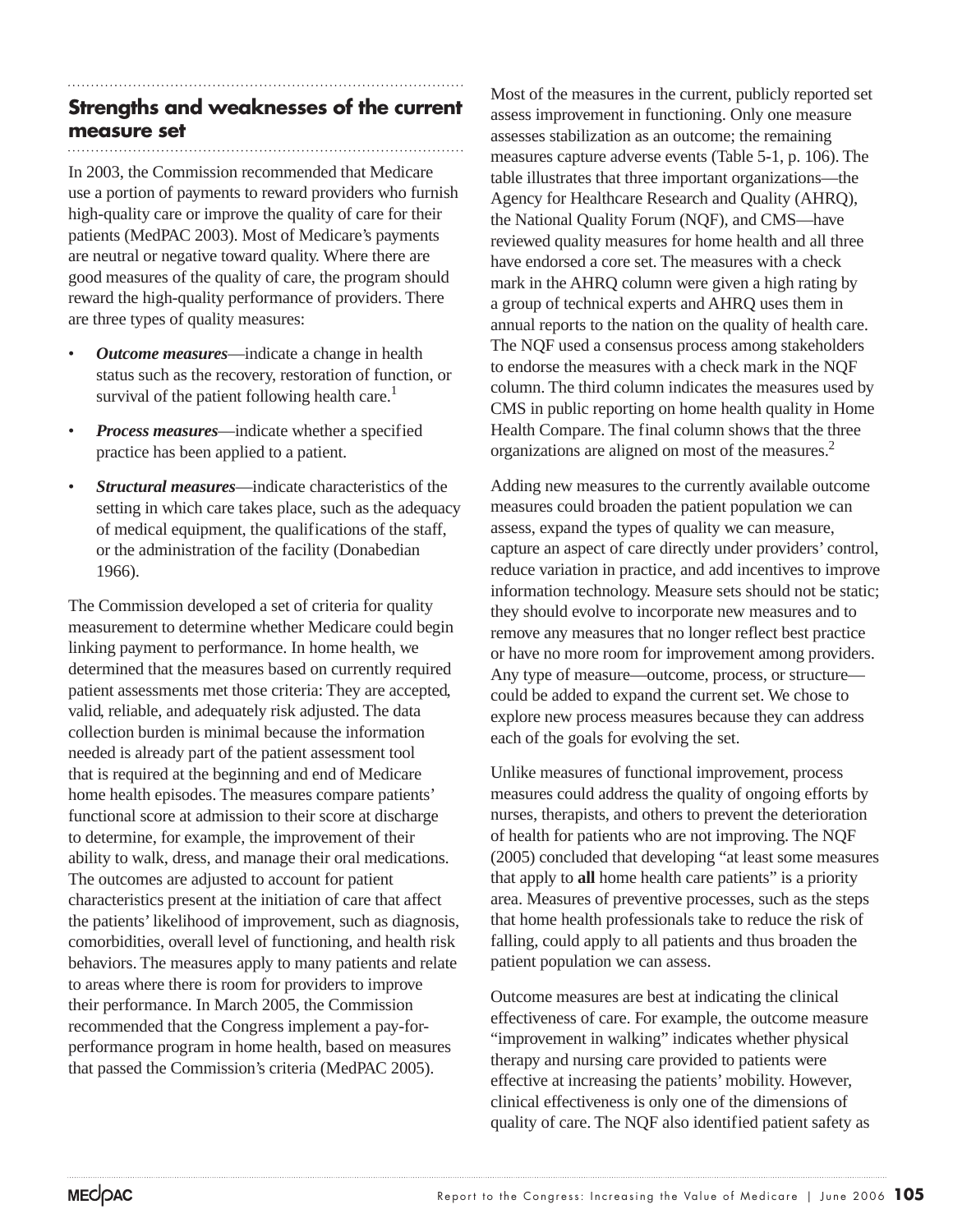| TABLE<br>5– I                         |             | The current home health measure set |            |                  |
|---------------------------------------|-------------|-------------------------------------|------------|------------------|
| <b>Measures</b>                       | <b>AHRQ</b> | <b>NQF</b>                          | <b>CMS</b> | <b>All three</b> |
| Improvement in:                       |             |                                     |            |                  |
| shortness of breath                   |             |                                     |            |                  |
| bladder control                       |             |                                     |            |                  |
| upper body dressing                   |             |                                     |            |                  |
| bathing                               |             |                                     |            |                  |
| management of oral medications        |             |                                     |            |                  |
| walking or moving around              |             |                                     |            |                  |
| status of surgical wounds             |             |                                     |            |                  |
| toileting                             |             |                                     |            |                  |
| getting in or out of bed              |             |                                     |            |                  |
| pain interfering with activity        |             |                                     |            |                  |
| confusion frequency                   |             |                                     |            |                  |
| light meal preparation                |             |                                     |            |                  |
| Stabilization in bathing              |             |                                     |            |                  |
| Discharge to community                |             |                                     |            |                  |
| Any emergency care provided           |             |                                     |            |                  |
| Emergency care related to wounds      |             |                                     |            |                  |
| Emergency care related to medications |             |                                     |            |                  |
| Emergency care for hypo/hyperglycemia |             |                                     |            |                  |
| Increase in number of pressure ulcers |             |                                     |            |                  |
| Acute care hospitalization            |             |                                     |            |                  |

Note: AHRQ (Agency for Healthcare Research and Quality), NQF (National Quality Forum).

Source: AHRQ report on home health quality measures for CMS public reporting, March 2003. www.cms.hhs.gov/quality/hhqi/HHQIAHRQ.pdf. Center for Health Services Research 2002, NQF 2005.

an important dimension of quality—as outlined by the Institute of Medicine (2001) in its seminal study—and a priority area for quality measurement in home health. Measuring processes such as fall prevention or wound care could address agencies' ability to maintain patients safely in their homes and to educate patients to sustain themselves safely, which are important goals of the home health benefit.

Providers reasonably expect to be judged on the quality of aspects of care that they can influence (McGlynn 1997). Process measures capture an aspect of care that is under providers' control: whether providers take very specific actions in the course of caring for their patients. Process measures indicate whether providers adhere to evidence-based best practices that have been demonstrated to improve the outcomes of care. As such, they are not

influenced by the unique health status of each patient, which is beyond the provider's control.

If a purchaser such as Medicare were to adopt and use process measures, it could speed the adoption of best practices and reduce some of the variation in care that arises from failures to adhere to best practices. Adherence to best practices involved in care for vulnerable, elderly patients ranged from 52.2 percent for screening to 58.5 percent for follow-up care (McGlynn et al. 2003). The potential for standardization is real: When researchers randomly assigned home health nurses to an intervention group that used evidence-based nursing protocols and education and compared them to a randomized control group of nurses, they found a statistically significant reduction in the variation in the number of visits provided, and no increase in adverse events (Feldman et al. 2004).<sup>3</sup>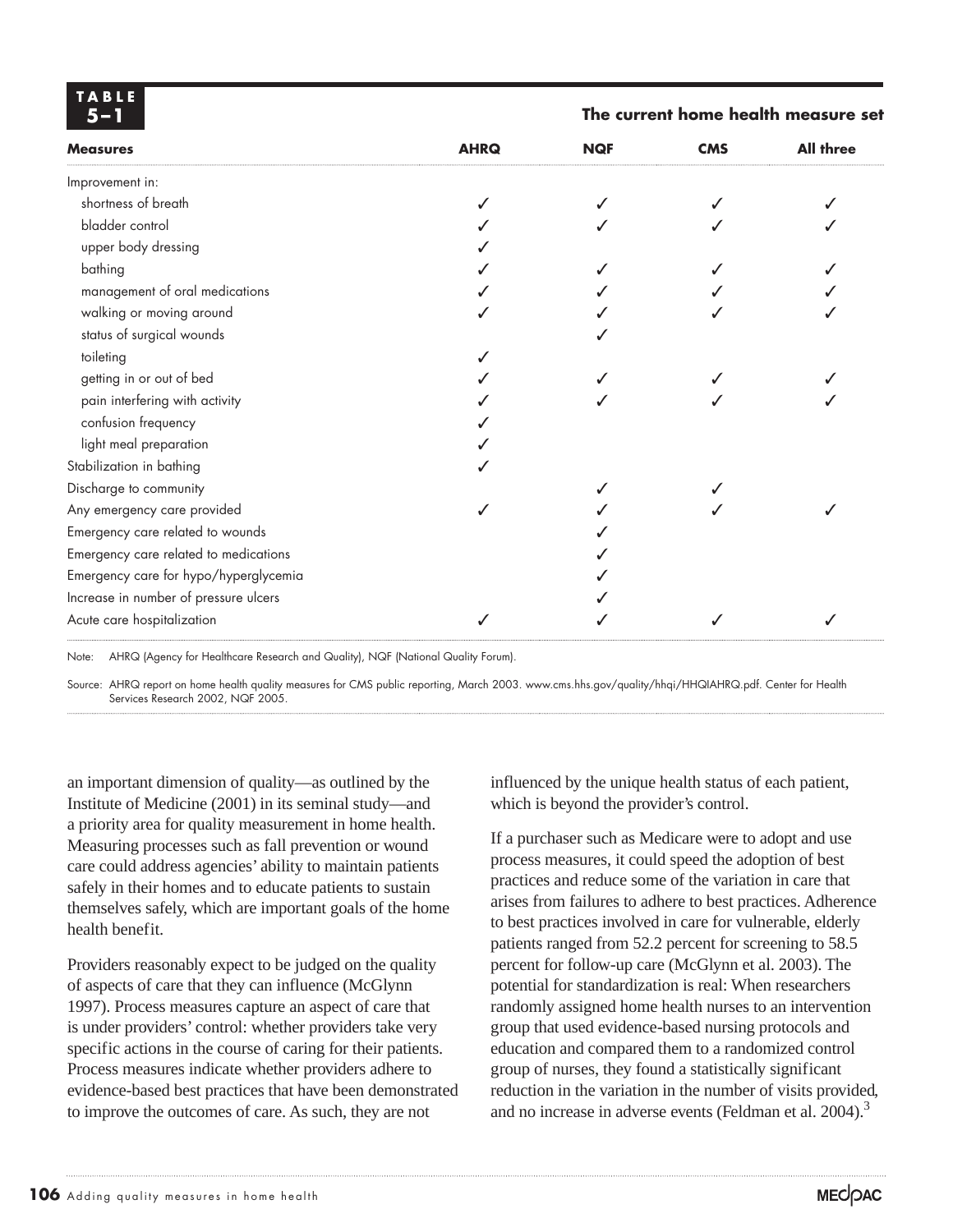Financial incentives for measuring and reporting care processes could encourage providers to improve their informational capabilities to meet the new data requirements. The data for the current set of outcome measures are collected only at the first and last visits of a patient episode and do not include the practice of care in the interim. Some best practices suggest that patient assessment should continue during the episode and that certain protocols should be integrated into assessment activities. When nurses, therapists, and other home health professionals are encouraged by best practices to assess, record, use, and share more information about the patients' health status during an episode, it will encourage wider use of information technology. Examples include:

- *Electronic medical records.* The use of electronic medical records to store and provide information on a patient's past medical history, lab reports, and medications could greatly enhance the ability of health professionals to make informed decisions regarding care. In addition, electronic medical records could allow an organization to measure the quality of its care in real time rather than waiting for quarterly or annual measurements.
- *Management tools.* For example, patient registries, clinical reminder systems, and computerized patient assessments help providers manage a specific aspect of care.<sup>4</sup> If nurses used a computer program to help prompt and record patient assessments, it could reduce the burden of recording important clinical information, suggest appropriate tests, and immediately identify patients who need special interventions to address their needs.
- *Patient communications.* Devices used in patients' homes to monitor their health can make it easier for patients to monitor their condition, communicate with caregivers, and identify the need for a medical intervention.

#### **Gathering best practices**

After reviewing the literature and speaking to many experts in the field, the Commission did not find any process measures for fall prevention or wound care that were already validated and in use. We took the first step in developing process measures by gathering best practices for fall prevention and wound care. Once best practices are identified, they can be translated into process measures.

We convened a panel of researchers, quality measurement experts, and providers to share best practices, focusing on fall prevention and wound care. Although the scope of home health is much broader than fall prevention and wound care, we focused our panel's work on this portion of home health care practice to generate a complete discussion on the specifics of each practice. A failure to limit the scope would not have made good use of our resources. Also, we did not wish to duplicate a current effort by CMS to develop condition-specific process measures. In 2005, CMS modified a contract it had with the Center for Health Services Research at the University of Colorado to review existing process measures and to propose ways to integrate them into the home health quality data collection as appropriate. In addition to considering measures that address pain, depression, medication management, and other broad topics, CMS is looking at process measures for some specific conditions such as heart failure, diabetes, chronic obstructive pulmonary disease, and coronary artery disease. We expect that our work will complement CMS's.

Fall prevention and wound care practices have several important strengths as potential process measures. First, fall prevention can be important for all patients. About one-third of all elderly in the community fall every year; 1 in 10 falls leads to a fracture and 1 in 20 falls requires medical attention (Gillespie et al. 2003). Even falls that do not lead directly to injury can trigger a cascade of mental and physical problems. Second, wounds are widespread among the home health population. Improper care of wounds can lead to long, costly hospital stays. On average, hospitalizations for pressure sores last 13 days and cost nearly \$40,000 (Russo and Elixhauser 2006). Third, both kinds of measures can capture the ongoing care of patients whose function may not be improving and can capture the dimension of patient safety. The panel discussed the strengths and weaknesses of these practices in terms of these criteria: 1) What is the evidence for this practice? and 2) What impact will this practice have on beneficiaries' health status or the ability to remain safely at home? Generally, the panelists agreed that several practices had a strong evidence base and high potential impact.

#### **Fall prevention practices**

Table 5-2 (p. 108) includes several of the most promising fall prevention practices. The panelists told us that one of the deficiencies of current practice is in the identification of patients' fall risk. A study of fall risk assessment and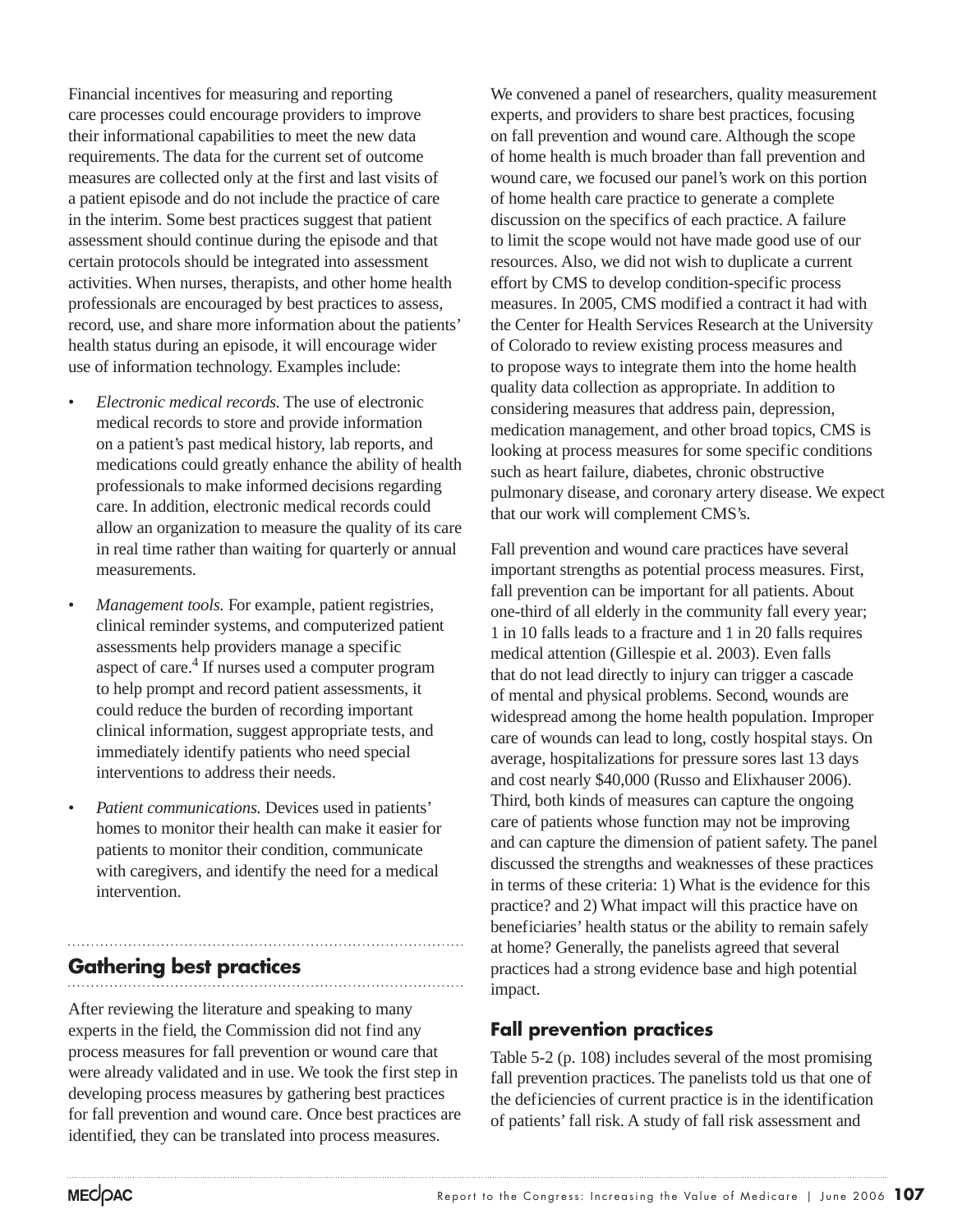#### **5–2 Fall prevention practices**

| <b>Practice</b>                                                | <b>Specifications</b>                                                                                                                                                                                                           |  |
|----------------------------------------------------------------|---------------------------------------------------------------------------------------------------------------------------------------------------------------------------------------------------------------------------------|--|
| Use a standard,<br>multifactor tool                            | • Include patients' fall history<br>• Include medication inventory                                                                                                                                                              |  |
| Use validated techniques<br>to measure fall risk               | • Measure postural hypotension<br>• Measure balance deficits by asking<br>patient to stand on one foot for<br>10 seconds                                                                                                        |  |
| Link assessment tool to<br>appropriate follow-up<br>activities | • Contact physician to review number<br>and type of medications that<br>increase fall risk<br>• Refer patient to a physical or<br>occupational therapist<br>• Initiate gait training, balance<br>training, or strength training |  |

Source: MedPAC analysis of expert panel discussion conducted February 2006.

management practices found frequent failures in practice (Fortinsky et al. 2004). The panelists discussed many practices that related to improved assessment. They emphasized that assessment alone was not enough, but that evidence-based interventions to address risks should be part of the process of care. In other words, reducing falls requires two steps: 1) identifying patients at risk and 2) providing care designed to reduce the factors that may lead to falling. Examples of both good risk assessments and good interventions are in Table 5-2.

Panelists presented strong evidence for the practice of validated techniques to assess fall risk, rather than using unstandardized methods of observation. Members of the panel had tested these practices at their agencies and measured substantial success at reducing the number of falls among their patients. Several panel members noted a recent study that concluded that agencies with low hospitalization rates integrated prompts to make plans for interventions within the fall risk assessment activity (Briggs Corp. 2005). Linking assessment and intervention could be achieved in different ways. For example, a patient assessment program on a nurse's handheld computer could be written to prevent a nurse from moving on to the next question on the patient assessment form if the nurse indicates that a risk was present. The nurse would be required to enter an intervention in the care plan to address the risk (e.g., refer patient to occupational therapist) before the patient assessment program could continue.

The panel's conclusions were similar to those in a recent meta-analysis of clinical studies of fall prevention among older adults (Gillespie et al. 2003). The analysis included a review of 62 trials involving over 21,000 elderly people. The analysis found strong evidence that a multifactor assessment tool linked with an intervention program, strength training, balance training, and withdrawal of medication that increases the risk of falling all significantly reduced falls among elderly in the community. A multifactor tool includes environmental, medical, functional, and psychosocial problems rather than focusing on one or a few of these factors. The metaanalysis also found that a home hazard assessment and modification program had a statistically significant effect on the number of falls; however, the panel said that this practice was already standard and consistent among providers of Medicare home health services.

#### **Wound care practices**

Table 5-3 includes some of the most promising practices for wound care. In this area of practice, too, the group said that best practices were not followed consistently among all home health agencies. Panelists agreed there was room for improvement and standardization in wound assessment and treatment.

Several panel members said that taking a photograph or digital image of the wound was a substantial improvement in the process of measuring wounds and recording changes. One panelist noted that a photograph was also a very useful tool for communications from home health nurses to physicians. Her agency had a substantial increase in the number of physicians who were willing to change the plan of care when an image of the wound accompanied the change request. Though several panel members thought that the cost of photographs would be prohibitive, several other panel members already used the technology or were familiar with providers who did. Providers who record images of wounds say it is easy to implement this practice.

The treatments and the notification protocols that were suggested by the panel are consistent with AHRQ's best practice guidelines for the treatment of pressure ulcers (AHRQ 1994). The panel discussed both pressure ulcers and surgical wounds and agreed that some treatments and physician contact protocols for pressure wounds also apply to surgical wound care.

Among the assessment practices discussed was use of specific wound measurement tools. Providers on the panel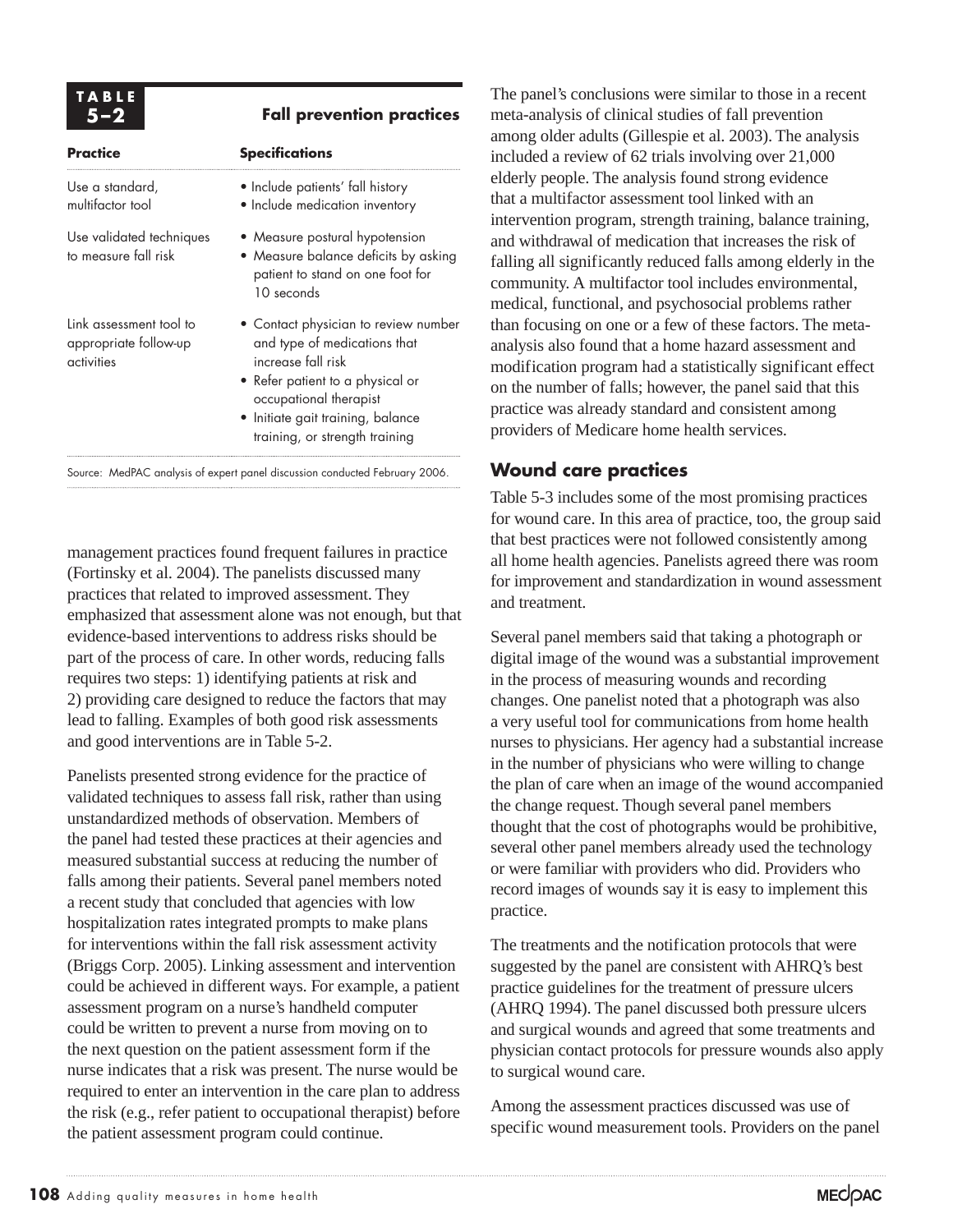said that attention to location and size of the wound, depth, drainage, odor, and wound margins are all key elements of the most effective tools. Panelists agreed that rather than requiring the use of a particular assessment tool, best practice guidelines should recommend the features of the tool that should be used.

The panelists shared concern over the wide national variation in wound care. Several noted that practices known to prolong or even prevent wound healing are still the standard plan of care for some patients in some areas. As long as poor wound care practices continue to injure patients or prolong their recovery, the diffusion of best practices will remain critical to improving the health of Medicare beneficiaries.

In some instances, panelists from home health agencies felt that the physicians who give wound treatment orders for the plan of care prevented agencies from implementing better treatments. Panelists thought that some physicians were not familiar with the most recent studies of effective wound care. Establishing wound care best practices—and providing rewards for them—would give agencies the weight of Medicare's endorsement, clinical evidence, and financial incentives to engage physicians to reconsider the wound care practices they order.

### **Translating best practices into process measures**

The work of the panel could be used to expand the home health measure set by translating the best practices into process measures and validating those measures. Process measures include a precise description of who should receive the care, at what time and how often the care should occur, a very specific definition of the practice itself, and rules to exclude patients who should not receive the care. The process measure would then be tested against the Commission's criteria for good measures: Is it reliably specified? Is it a valid measure of good practice? Would it require unduly burdensome data collection?

Part of the assessment of these measures could include determining whether the practices they describe are within the scope of the benefit. For example, some panelists questioned whether some fall prevention activities are within the scope of services that home health agencies should provide according to the rules that govern the home health benefit. Many fall prevention techniques

# **TABLE**

#### **Pressure wound care practices**

| Practice                               | <b>Specifications</b>                                                                                                                                                                                                                                                           |
|----------------------------------------|---------------------------------------------------------------------------------------------------------------------------------------------------------------------------------------------------------------------------------------------------------------------------------|
| Improve assessment                     | • Assess skin from head to toe<br>• Assess wound at each visit<br>• Photograph wound as part of the<br>record                                                                                                                                                                   |
| Improve treatment                      | • Offload pressure ulcers<br>• Maintain moist wound bed as<br>appropriate<br>• Develop a turning schedule or<br>increase mobility as appropriate<br>• Use infection control techniques<br>• Educate caregivers regarding<br>infection control and following<br>turning schedule |
| Develop physician<br>contact protocols | • Contact physician at first sign of<br>infection<br>• Contact physician if wound does not<br>respond to treatment within 2 weeks                                                                                                                                               |

Source: MedPAC analysis of expert panel discussion conducted February 2006.

could occur during regular visits and patient contact, such as patient assessment and education. However, over the course of the days and weeks of an episode of care, home health personnel spend relatively little time in patients' homes and have limited control over the patients' environment. They can not physically prevent falls in the same way that an inpatient setting could.

On the other hand, the panelists may have been reacting to the lack of definition of the benefit, which we have noted in previous reports. For decades, administrators and the Congress have struggled with defining the home health benefit. In 1989, "skilled care was explicitly extended beyond specialized services to include judgmental services such as skilled observation, patient assessment and management, and evaluation of patients' care plans" (Feder and Lambrew 1996). However, coverage is restricted to services that are reasonable and medically necessary to treat an illness or injury. For example, while it may be beneficial to evaluate a diabetic patient's balance, this evaluation might not be necessary to treat the diabetes that was the primary reason he or she was admitted to home health care. The lack of definition of the benefit raises some questions about whether some good health practices related to safety and prevention are strictly within the scope of the home health benefit.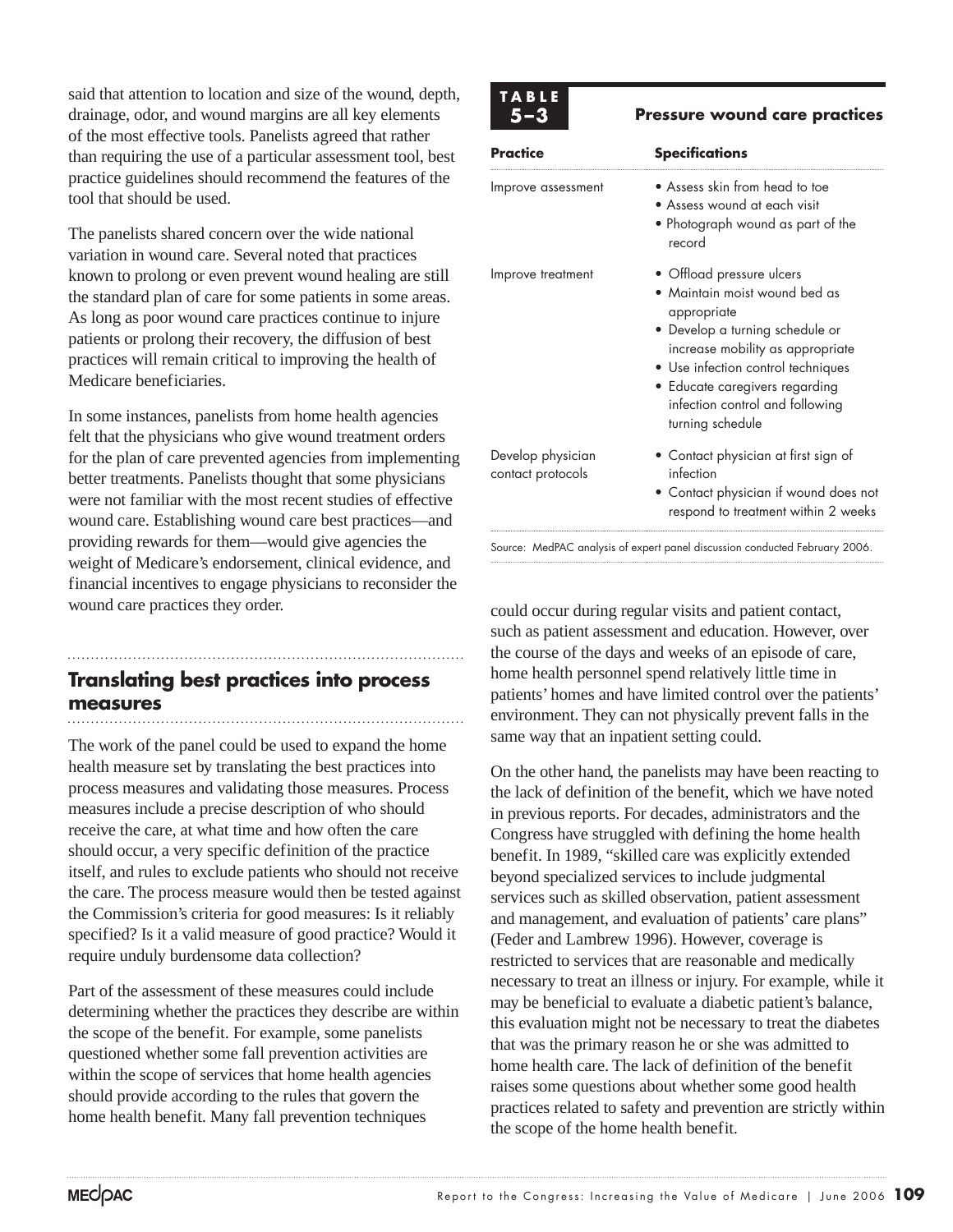**FIGURE 5–1**

**Example: Translating fall prevention best practice into process measure**



Figure 5-1 illustrates the translation from best practice to process measure for the example of a fall prevention best practice. Generally, process measures are the quantifiable details of what should be done, to whom, and how frequently, based on best practices. In the figure, we begin with our panel's suggestion that best practice for fall risk assessments should include a gait assessment. Details based on that best practice are developed (the center of the figure). Finally, a process measure based on the details is assembled at the far right of the figure (Rubenstein et al. 2001). This process measure would be accompanied by instructions to determine who is a "vulnerable elder" and what "documentation" and "gait disturbances" are. The instructions would be designed to ensure that each agency reports the same care for the same patient population. If the data were consistent from agency to agency, the measure would be considered reliable.

Potential measures must be assessed for reliability and validity. A popular method for reliability testing is measuring two raters' agreement in describing the same encounters. In the example of the practice of gait assessment, two different nurses or a nurse and a physical therapist might not agree on the kind of clinical activity that constitutes an "examination" of gait disturbances without some additional information to describe the clinical practice.

The validity of process measures could be assessed in several ways. One way is to determine whether evidence links the processes to improved outcomes. Our panel provided clinical information and cited randomized, controlled trials that established these links for the discussed practices. Another way is to assess the measure's content validity—whether the process to be measured captures the most important aspects of the best practice on which the measure is based, according to expert judgement. A third way is to assess construct validity whether all the measures within a set are related to the same practice (e.g., whether all of the processes in a set of "fall prevention" measures are related to the practice of fall prevention). If one or two measures within a set do not correlate well with the rest of set, based on statistical analysis, perhaps they are not valid measures of the same type of practice that the other measures capture.

Once developed, process measures could enhance the current quality measure set in five key ways. They would expand the applicable patient population and expand the scope of quality to include safety. They would measure an aspect of care that the provider controls and provide an incentive to improve information technology use. Finally, they would help current best practices diffuse. These improvements represent a step forward in the evolution of quality measurement for home health, a step that the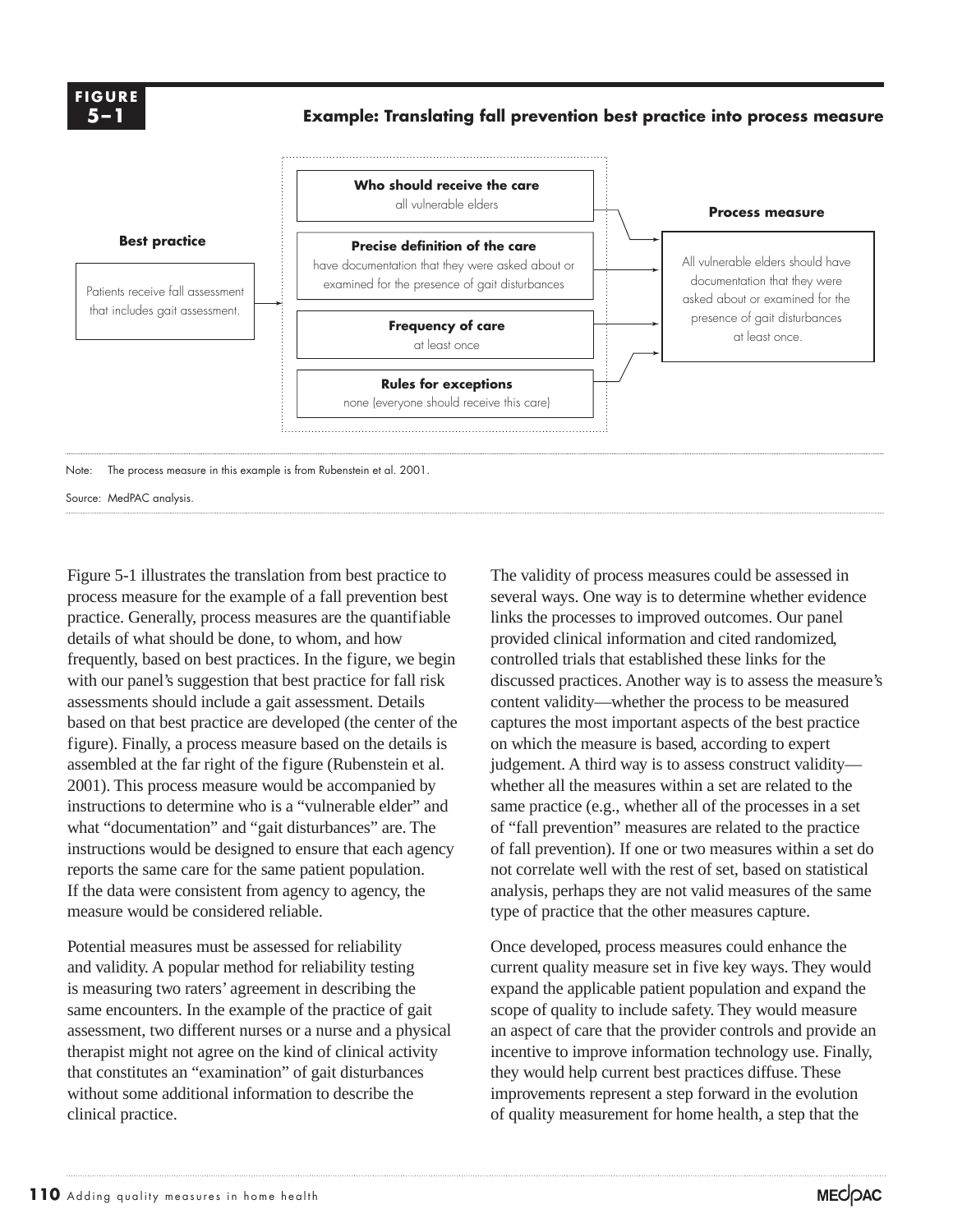Commission has concluded is necessary to maintain all measure sets. We encourage CMS to use measurement development experts to translate fall prevention and wound care best practices into process measures and to validate those measures.

The home health measure set must continue to evolve. Ongoing research can create or validate new measures of all types or refresh measures currently in the set. Process measures should be added, altered, or dropped if new guidelines have stronger evidence, better outcomes, or provide more cost-effective alternatives.  $\blacksquare$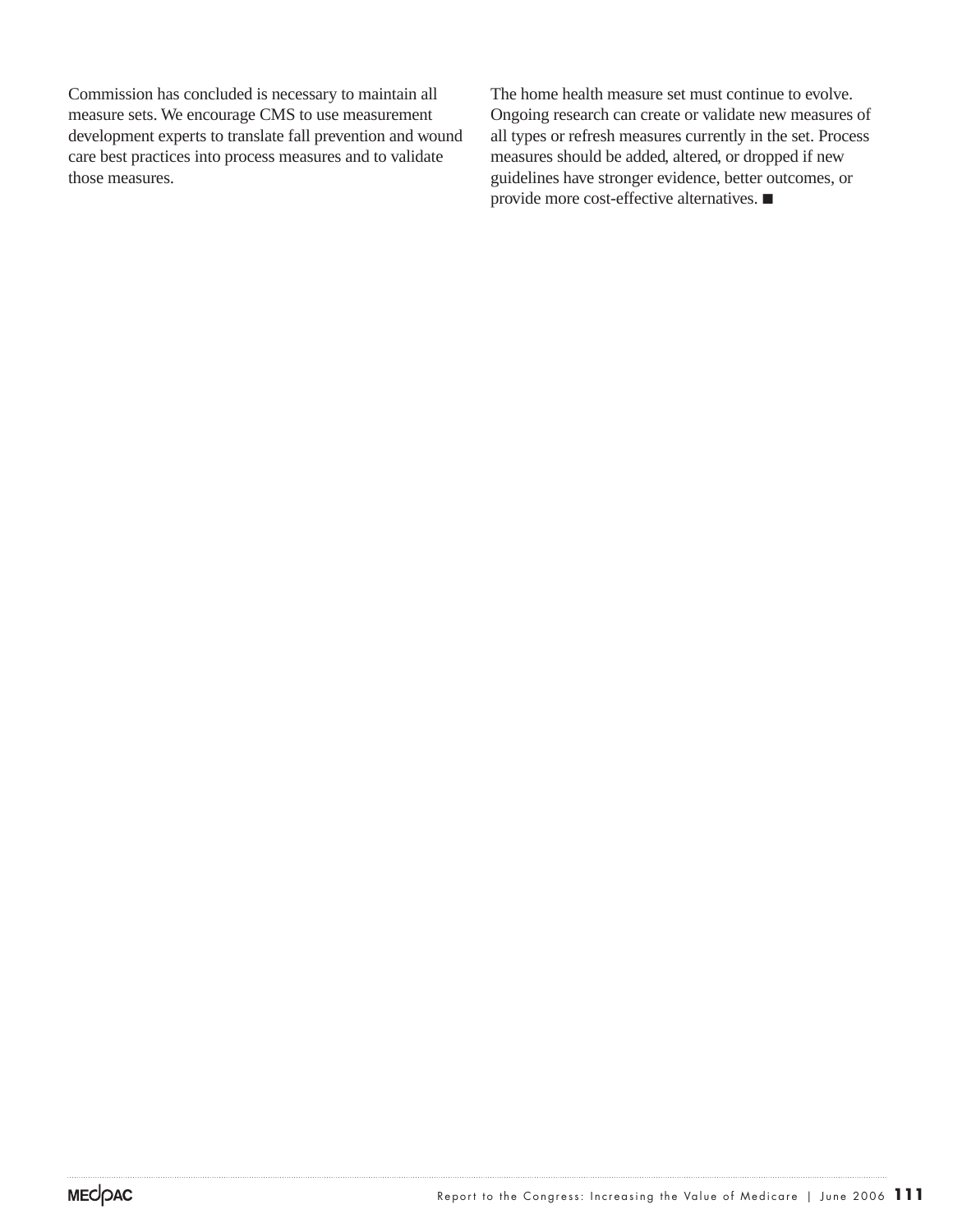# **Endnotes**

- 1 Outcomes are often divided into several subtypes, including mortality, adverse events (e.g., infections), and patient experience (e.g., whether the patient understands how to use medical equipment at home).
- 2 AHRQ anticipates that it will use CMS's current publicly reported set of measures in its next series of reports (Moy 2006).
- 3 All of the patients in this research had a congestive heart failure diagnosis. The outcomes measured included physician and emergency department use, hospital admission, conditionspecific quality-of-life measures, patient satisfaction, and survival at 90 days. Physician use, emergency department use, and patient mortality remained the same in the intervention group. Hypothesized improvements in the other outcomes did not occur.
- 4 These management tools are often embedded in an electronic medical record; however, they are also available on their own.